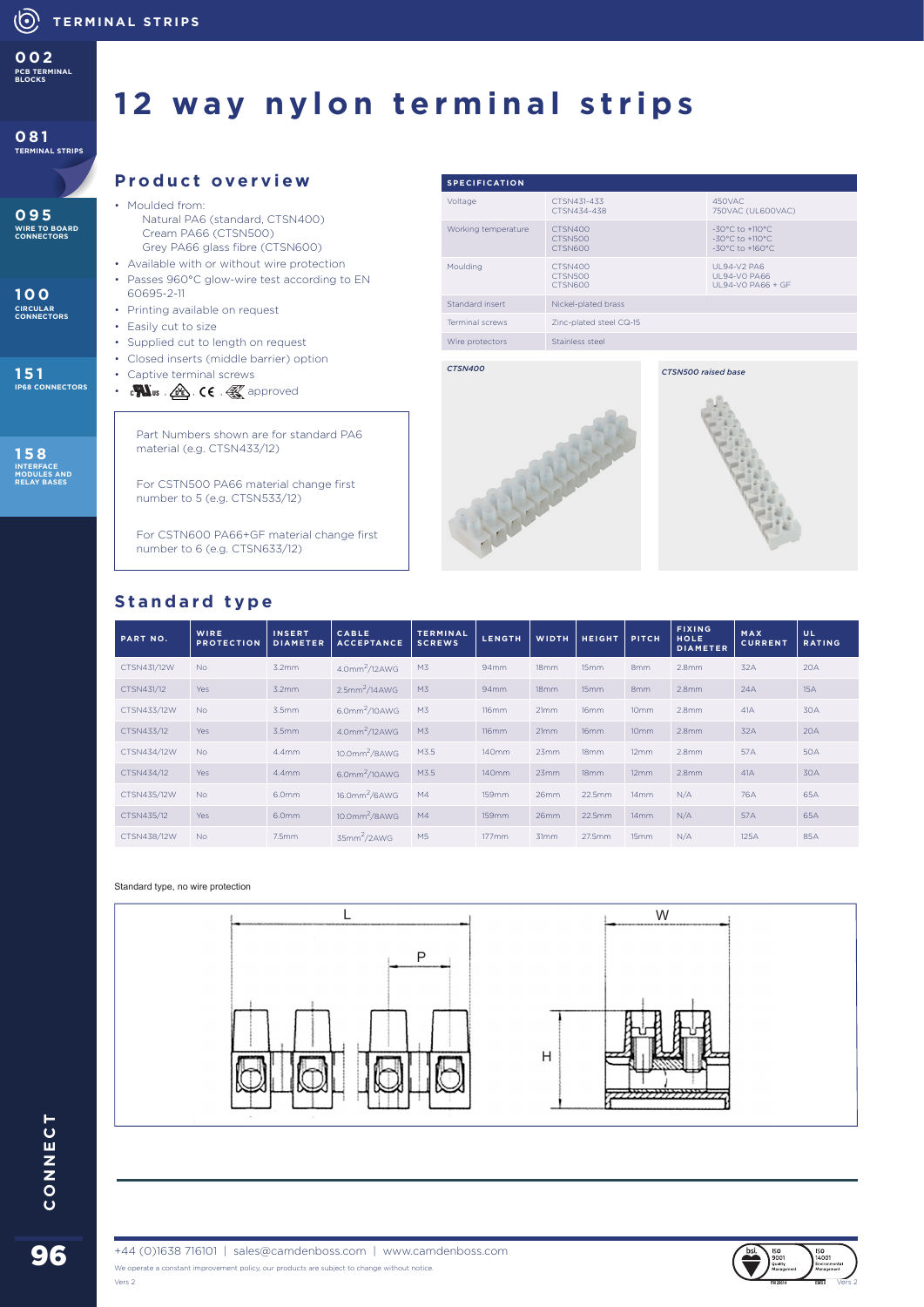**DIECAST ACCESSORIES DIECAST ACCESSORIES PCB TERMINAL BLOCKS 002**

**081**

**TERMINAL STRIPS**

**095**

**WIRE TO BOARD CONNECTORS**

**100**

**CIRCULAR CONNECTORS**

**118 IP68 CONNECTORS**

**158 INTERFACE MODULES AND RELAY BASES**

## **Raised base**

| PART NO.     | <b>WIRE</b>       | <b>INSERT</b>   | CABLE                        | <b>TERMINAL</b> | <b>LENGTH</b> | <b>WIDTH</b> | <b>HEIGHT</b>    | PITCH            | <b>FIXING</b><br><b>HOLE</b> | MAX            | <b>UL</b>     |
|--------------|-------------------|-----------------|------------------------------|-----------------|---------------|--------------|------------------|------------------|------------------------------|----------------|---------------|
|              | <b>PROTECTION</b> | <b>DIAMETER</b> | <b>ACCEPTANCE</b>            | <b>SCREWS</b>   |               |              |                  |                  | <b>DIAMETER</b>              | <b>CURRENT</b> | <b>RATING</b> |
| CTSN431/12WR | <b>No</b>         | 3.2mm           | 4.0mm <sup>2</sup> /12AWG    | M3              | 94mm          | 18mm         | 17 <sub>mm</sub> | 8 <sub>mm</sub>  | 2.8 <sub>mm</sub>            | 32A            | 20A           |
| CTSN431/12R  | <b>Yes</b>        | 3.2mm           | $2.5$ mm <sup>2</sup> /14AWG | M <sub>3</sub>  | 94mm          | 18mm         | 17mm             | 8mm              | 2.8 <sub>mm</sub>            | 24A            | 20A           |
| CTSN433/12WR | <b>No</b>         | 3.5mm           | $6.0$ mm <sup>2</sup> /10AWG | M <sub>3</sub>  | 116mm         | 21mm         | 17.5mm           | 10 <sub>mm</sub> | 2.8 <sub>mm</sub>            | 41A            | 30A           |
| CTSN433/12R  | <b>Yes</b>        | 3.5mm           | 4.0mm <sup>2</sup> /12AWG    | M3              | 116mm         | 21mm         | 17.5mm           | 10 <sub>mm</sub> | 2.8 <sub>mm</sub>            | 32A            | 30A           |
| CTSN434/12WR | <b>No</b>         | $4.4$ mm        | $10.0$ mm <sup>2</sup> /8AWG | M3.5            | 140mm         | 23mm         | 20mm             | 12mm             | 2.8 <sub>mm</sub>            | 57A            | <b>50A</b>    |
| CTSN434/12R  | <b>Yes</b>        | $4.4$ mm        | $6.0$ mm <sup>2</sup> /10AWG | M3.5            | 140mm         | 23mm         | 20mm             | 12mm             | 2.8 <sub>mm</sub>            | 41A            | <b>50A</b>    |
| CTSN435/12WR | <b>No</b>         | 6.0mm           | $16.0$ mm <sup>2</sup> /6AWG | M4              | <b>159mm</b>  | 26mm         | 26mm             | 14mm             | 3.6mm                        | 76A            | 65A           |
| CTSN435/12R  | <b>Yes</b>        | 6.0mm           | $10.0$ mm <sup>2</sup> /8AWG | M4              | 159mm         | 26mm         | 26mm             | 14mm             | 3.6mm                        | 57A            | 65A           |

#### *Raised base types - provides increased isolation*



## **KEY FEATURES**

V2 or V0 material | Easily cut to required size | V0 types meet 960 **°** C GWT





97**CONNECT**